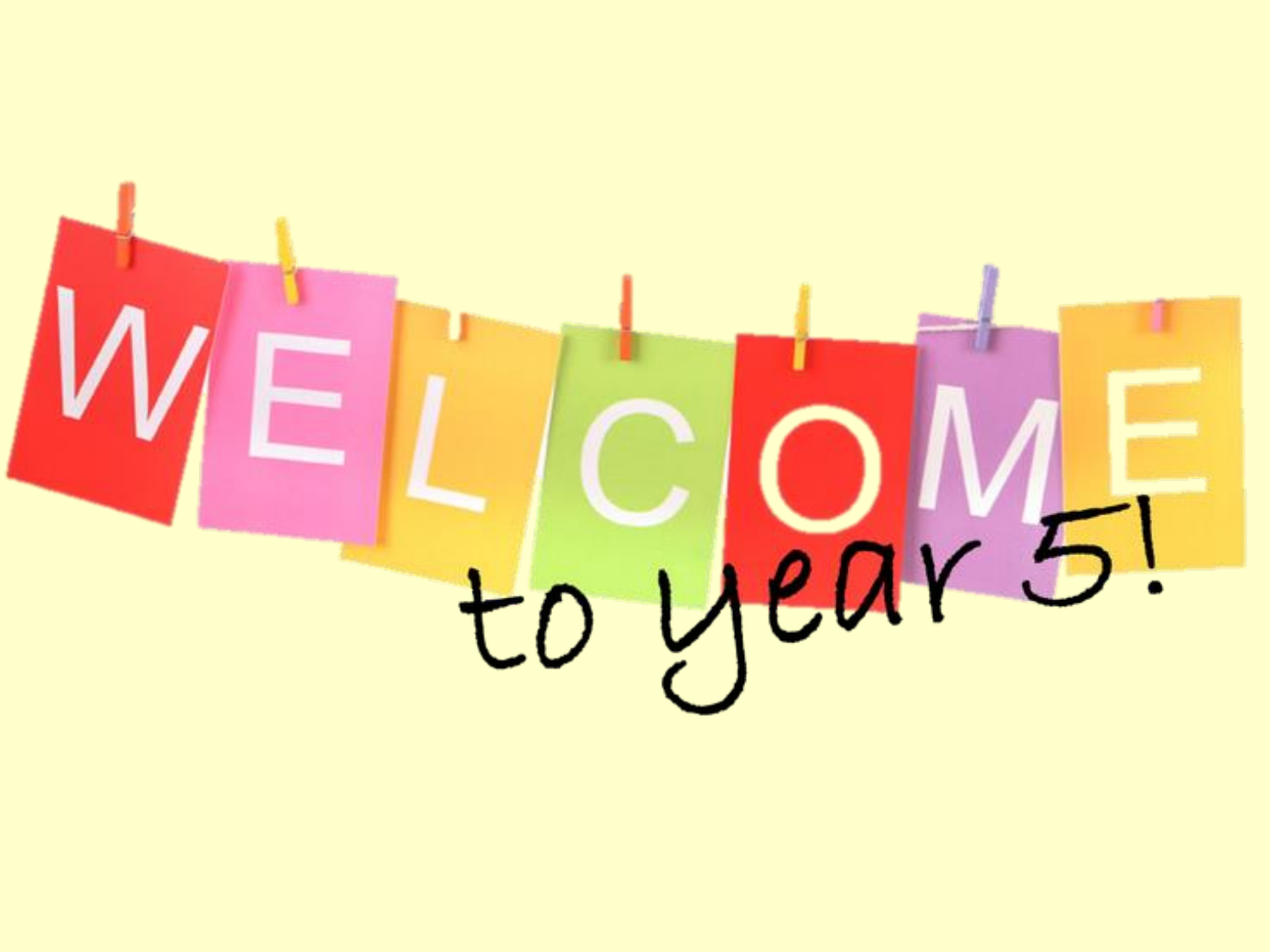

- Cedar Teacher: Miss Martinez
- Palm Teacher: Mr Fox
- Laurel Teacher: Mrs Holmes
- Support: Mrs Anderson, Mrs Rolph, Ms Billson and Mrs Lister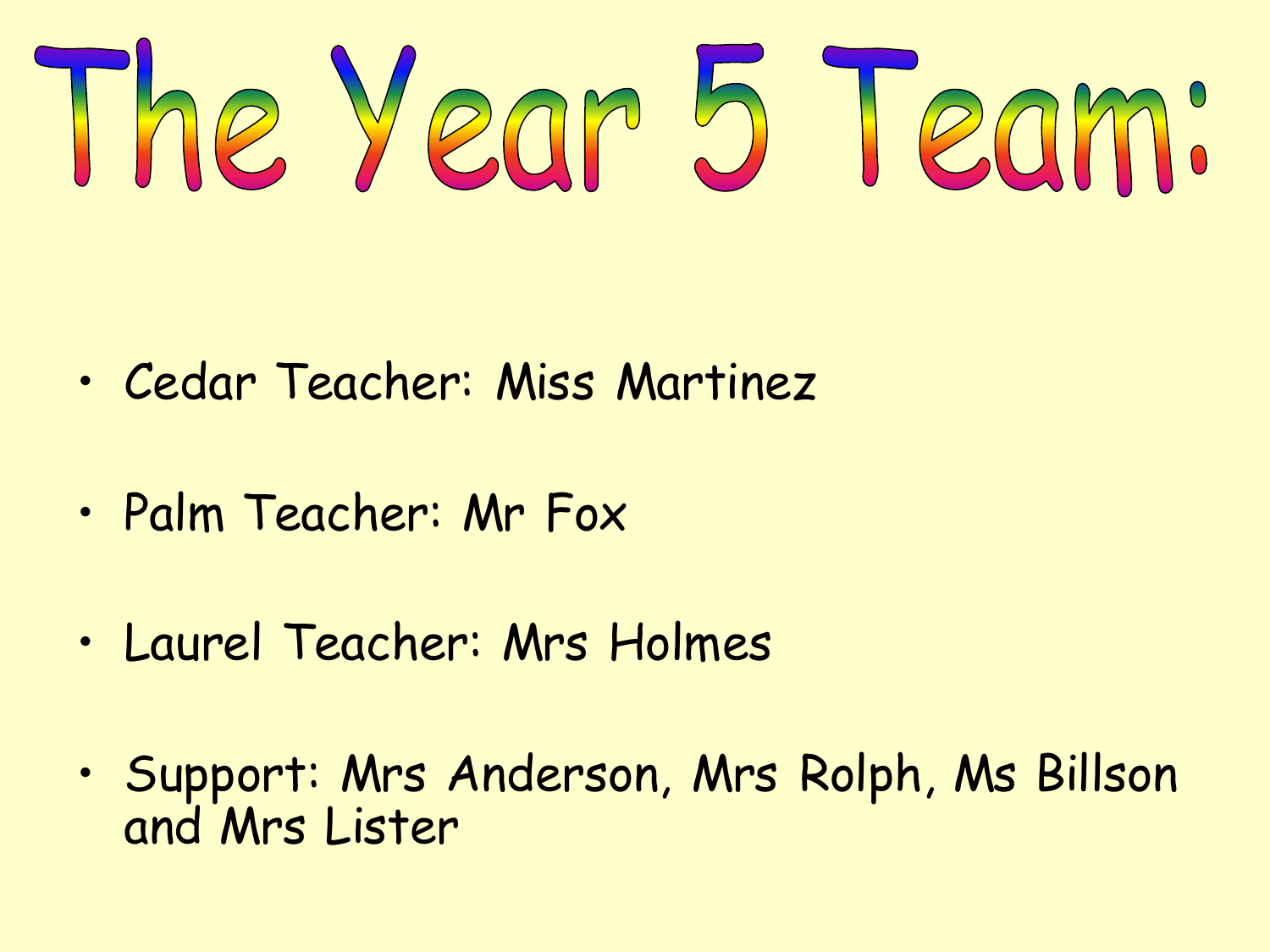

**Autumn Term:** 'Aiming High' (focus on mountains)

**Spring Term:**  'Groovy Greeks' and 'Out of this World'

**Summer Term:**  'The Nature of Storytelling' and 'Rotten Romans'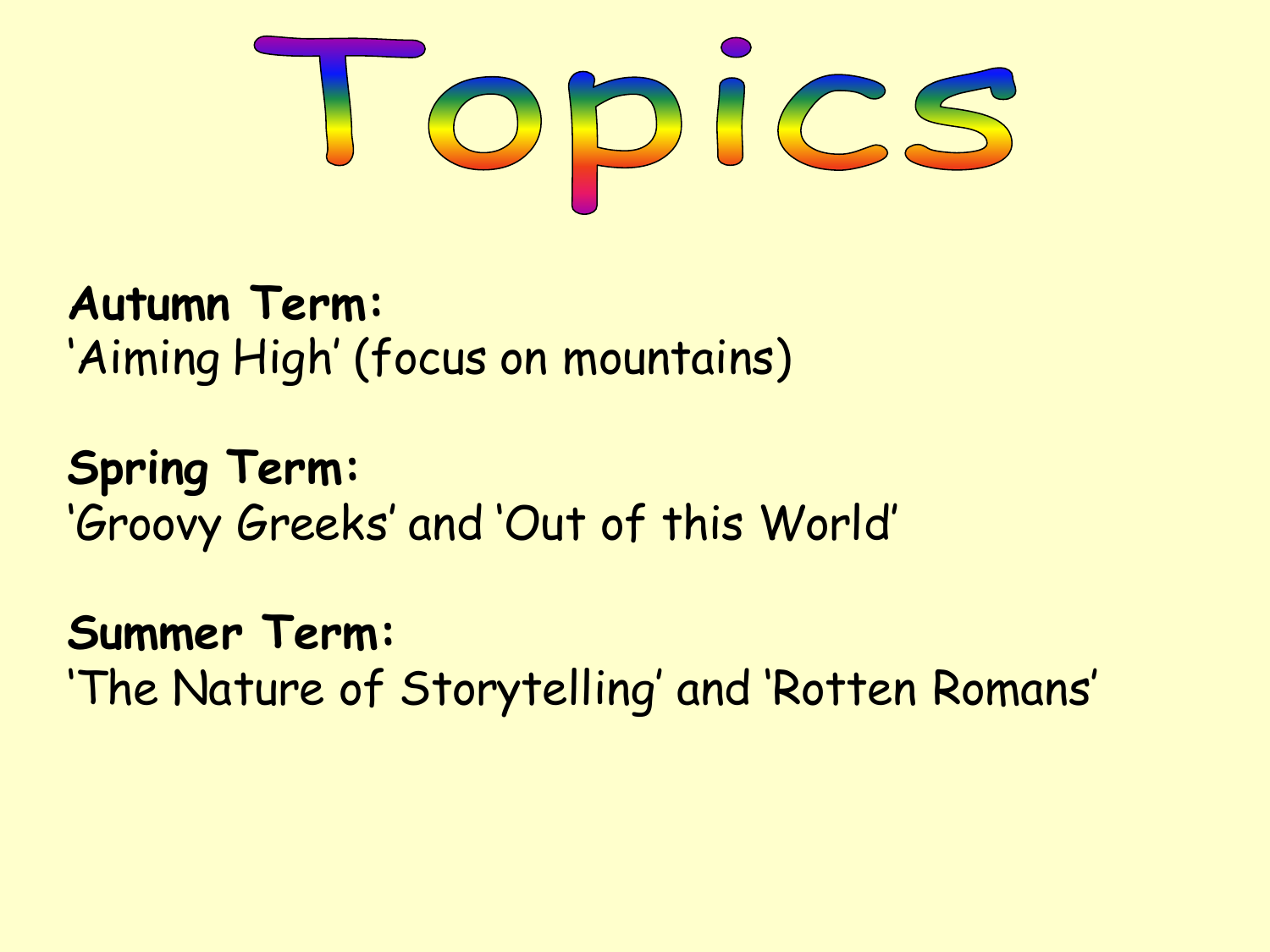# Educational Visits

- **Autumn Term:** Bowles Activity Centre information to follow.
- **Spring Term:** Greek Day Mobile planetarium
- **Summer Term**: Wakehurst Place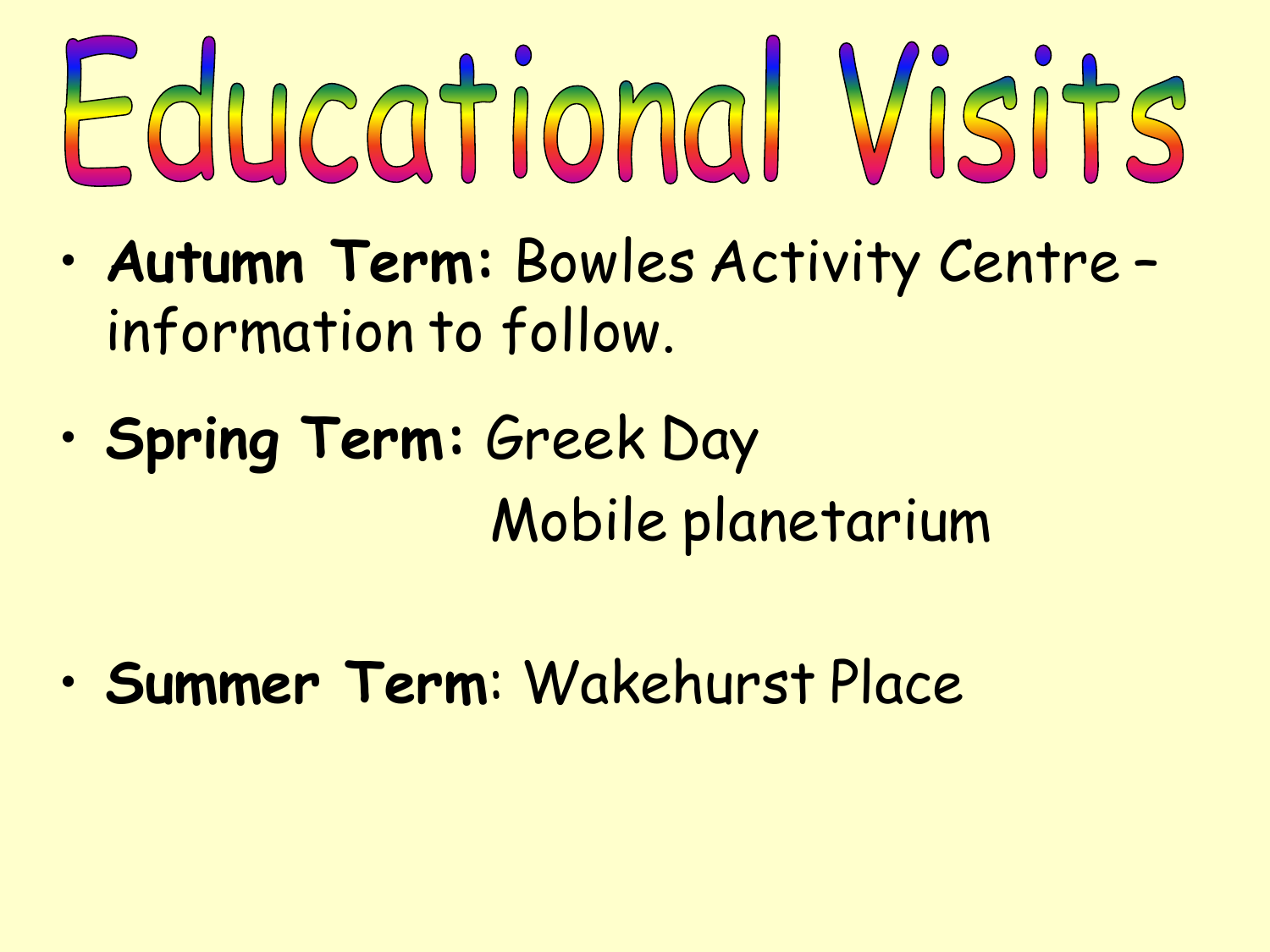

Should your child have a medical appointment, please let the office know as they will log in onto our electronic registers.

If you have a quick query please feel free to contact us via the office.

Please note our staff meetings are generally held on Tuesdays.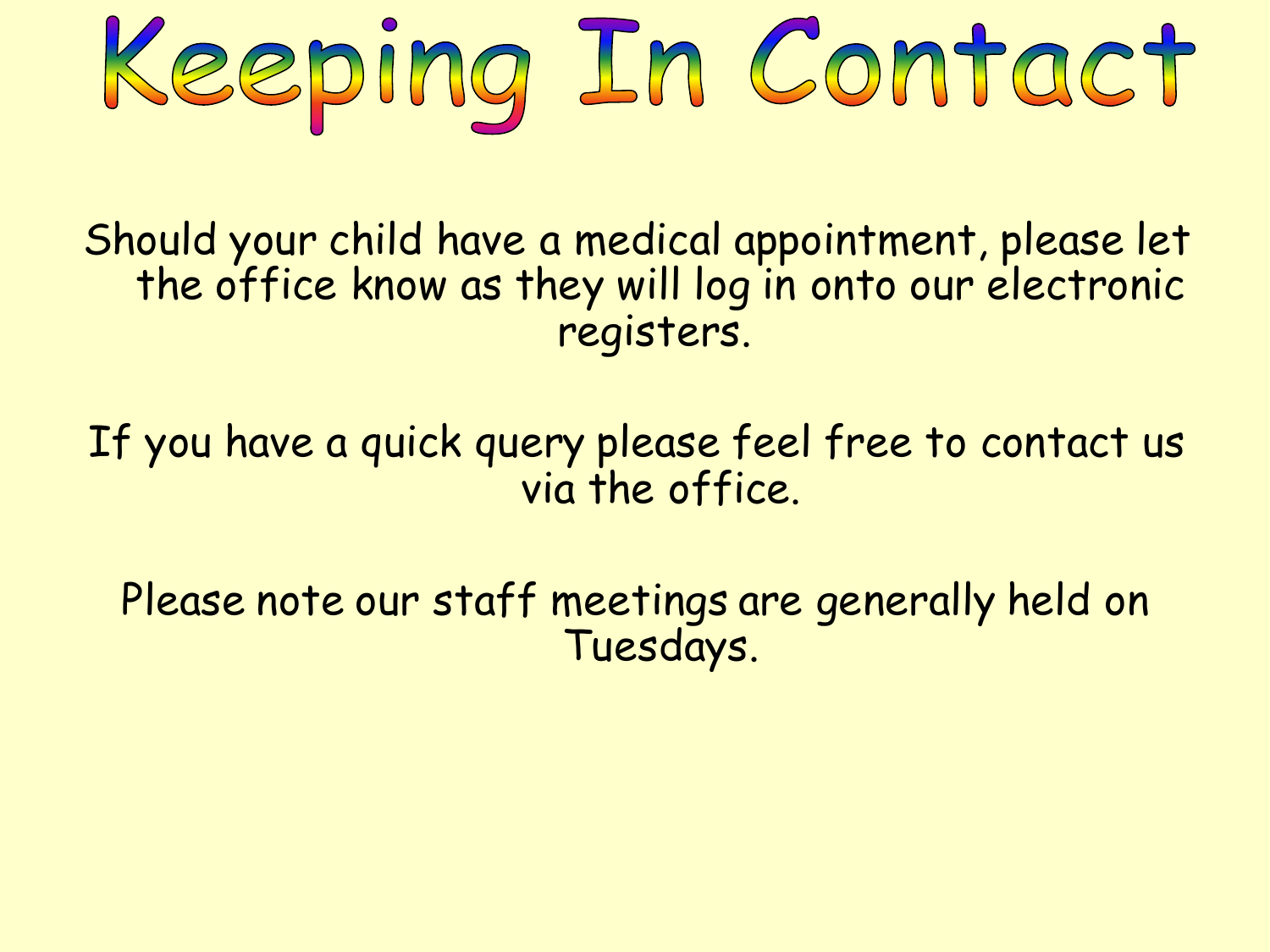### omewor

#### • **Weekly maths task**

-Set on mymaths.co.uk -Log in and password provided -encourage jottings/workings as they complete

• **Reading**

### • **Weekly spellings**

-set according to whole-school spelling scheme -use of spellingframe.co.uk to support -ongoing list of year 5/6 statutory spellings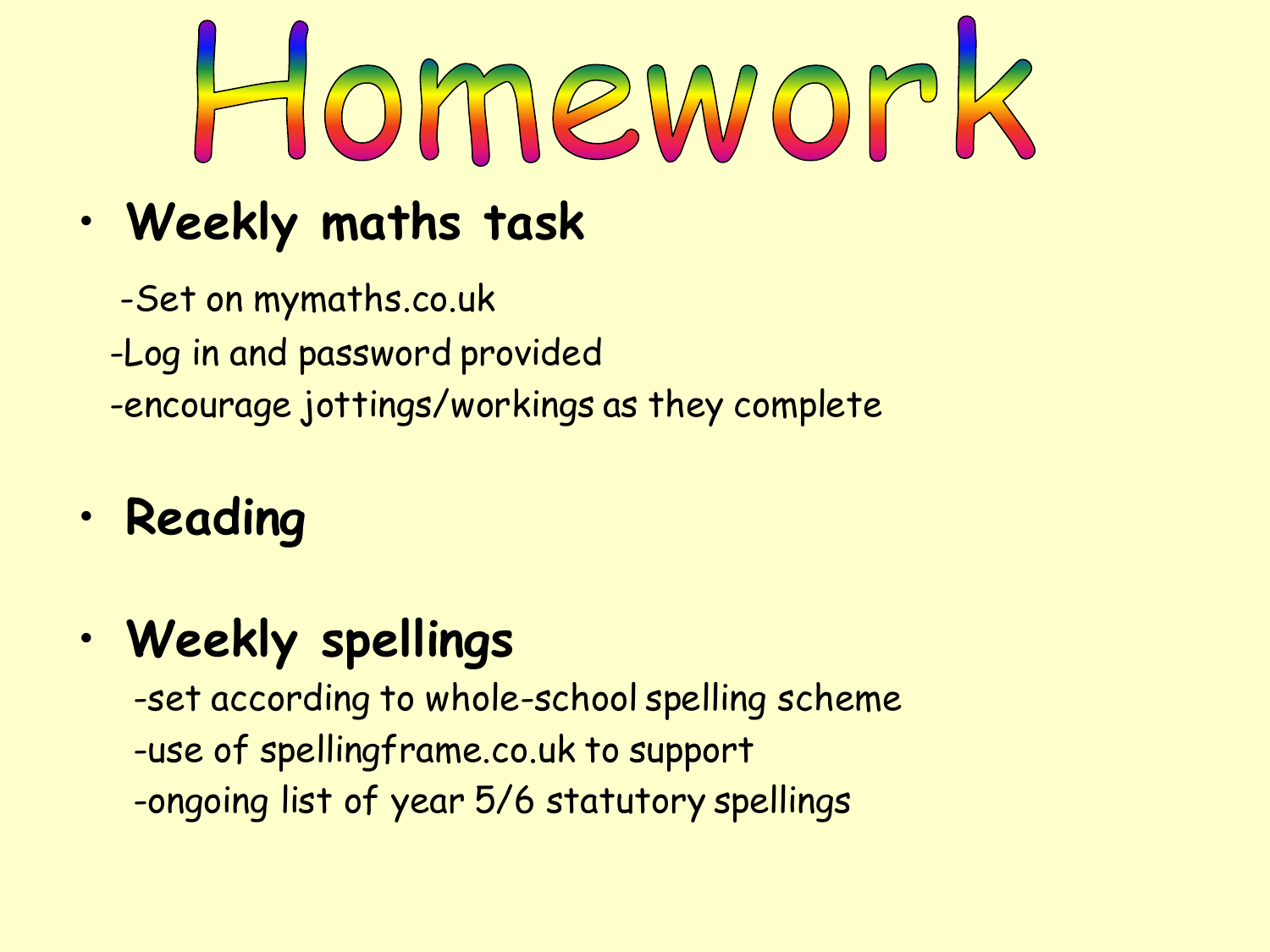

- Please note that no PE kit is required this term.
- Children are encouraged to come into school in trainers.
- Please also ensure all items of clothing (including shoes/trainers) are clearly named.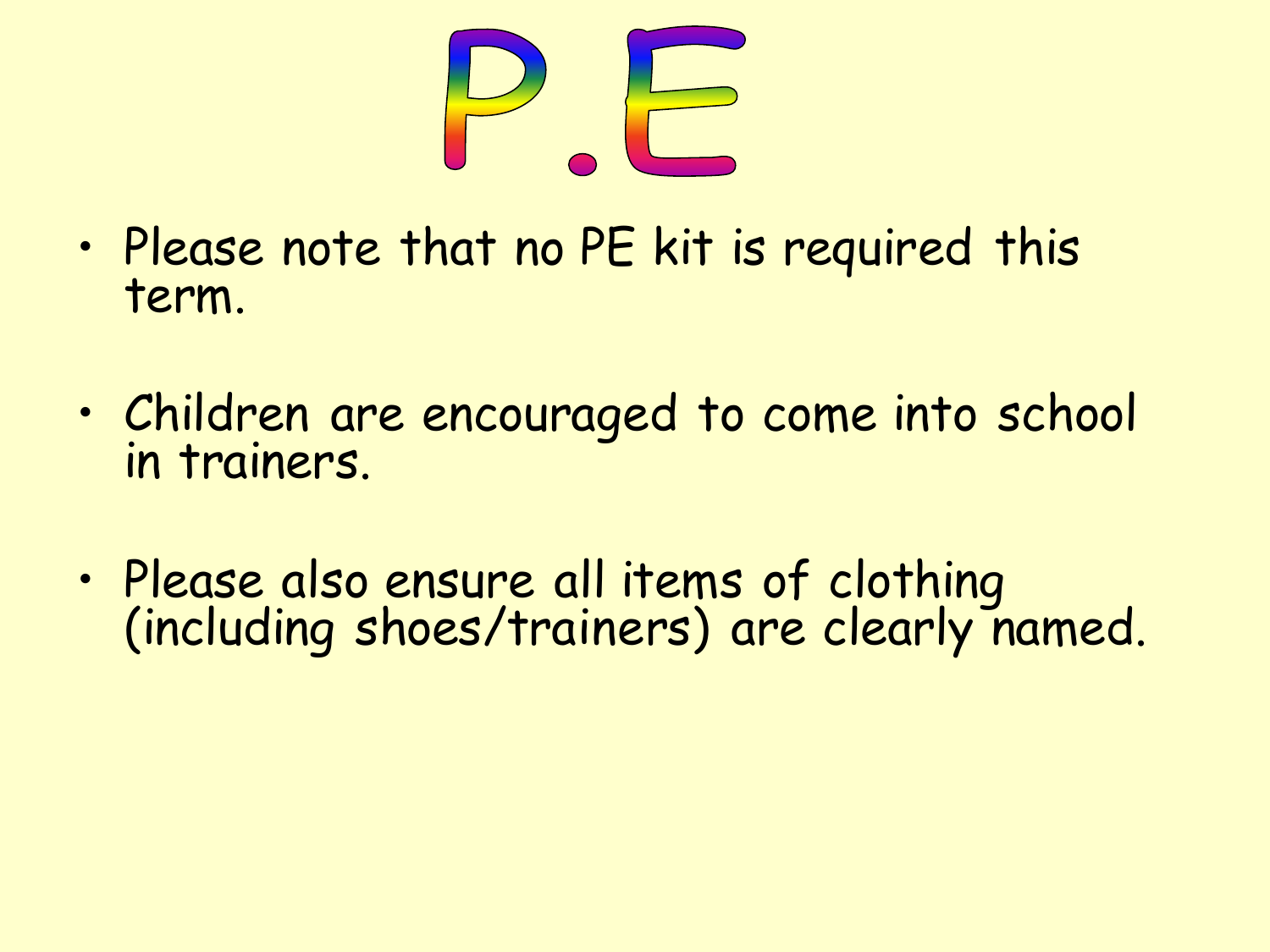

• A reminder that we have a 'healthy schools' policy and any snacks provided should be healthy and fruit-based